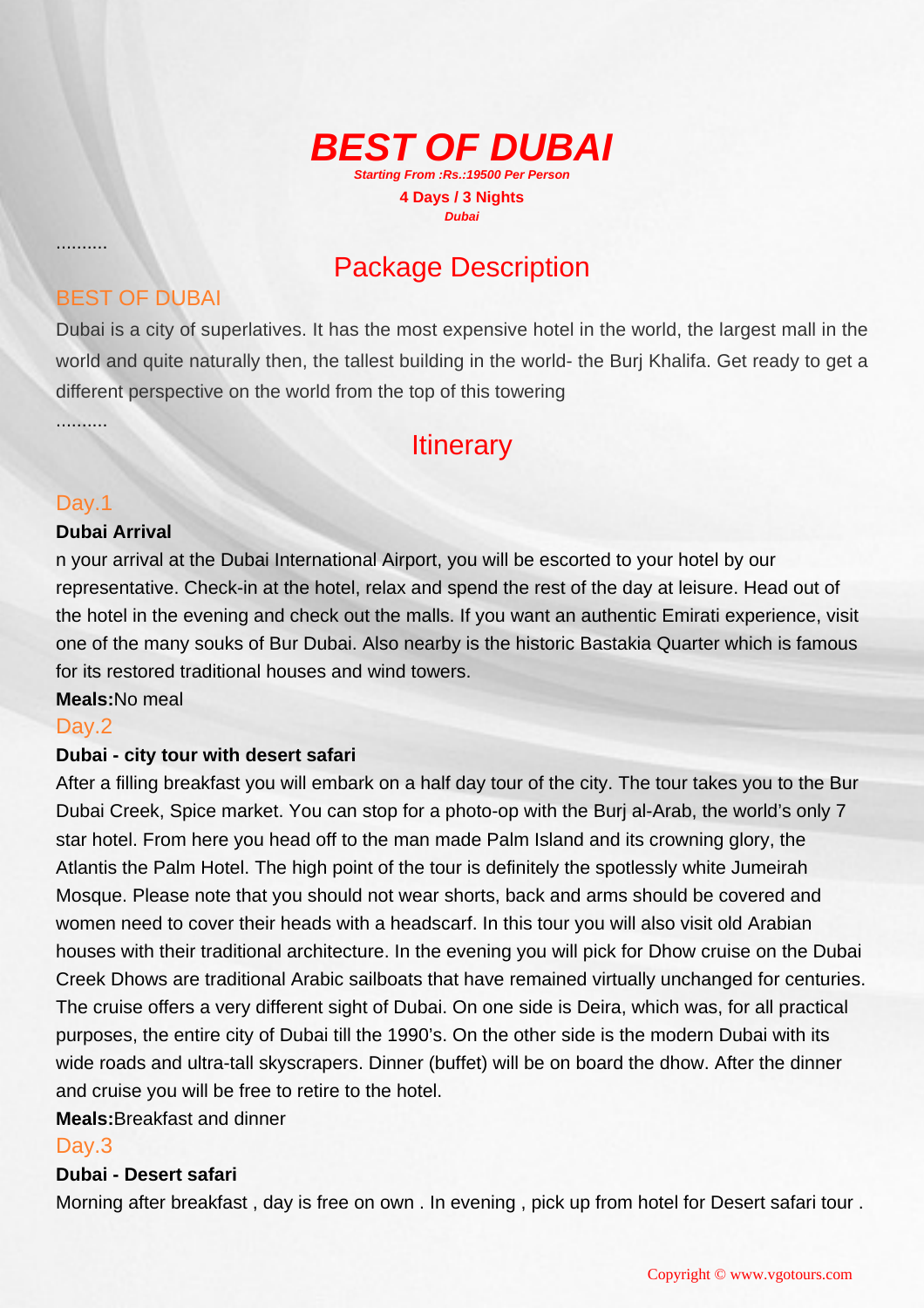you begin your Desert Safari. You are transported to the desert in a swanky four wheel drive vehicles. Sit back and enjoy how the vehicles climb the sand dunes effortlessly. Dune-bashing, if you will! Watch the sun go down over the horizon from atop the highest sand dune. The orange sunset also makes the perfect backdrop for many memorable family photographs. If the swanky vehicle seems too modern, take a camel ride. You can also indulge in a spot of henna design and sheesha. A barbecue dinner will be served under a starlit Arabian sky while a belly dancer entertains you with her sultry moves. As the wonderful evening comes to an end, you are transported back to your hotel for the night.

**Meals:**Breakfast and dinner

#### Day.4

..........

#### **Dubai - Departure**

Morning after breakfast , check out from hotel . Seat in coach transfer to airport to board your flight with memories .

**Meals:**Breakfast

### Inclusions

**\***Accommodation on double sharing basis .

**\***Daily breakfast .

**\***Half day city tour of Dubai .

**\***Desert safari tour with dinner .

**\***Dhow cruise tour with dinner .

**\***Return airport transfer .

**\***Dubai visa .

**\***All accommodation taxes .

**\***All transfer and tour on seat in coach basis .

..........

### **Exclusions**

**\***Lunch and Meal not specify .

..........

## Hotel Details & Price

| <b>Hotel Name</b>        | Star | Twin Sharing | Child With Bed | Child Without Bed |
|--------------------------|------|--------------|----------------|-------------------|
| Fortune Pearl or similar |      | 500<br>י ה   | .600<br>. J.   | 700               |

..........

## **Highlights**

### **\***DUBAI CITY TOUR .

..........

# **Sightseeing**

DESERT SAFARI DHOW CRUISE AND CITY TOUR

DESERT SAFARI DHOW CRUISE AND CITY TOUR



Copyright © www.vgotours.com